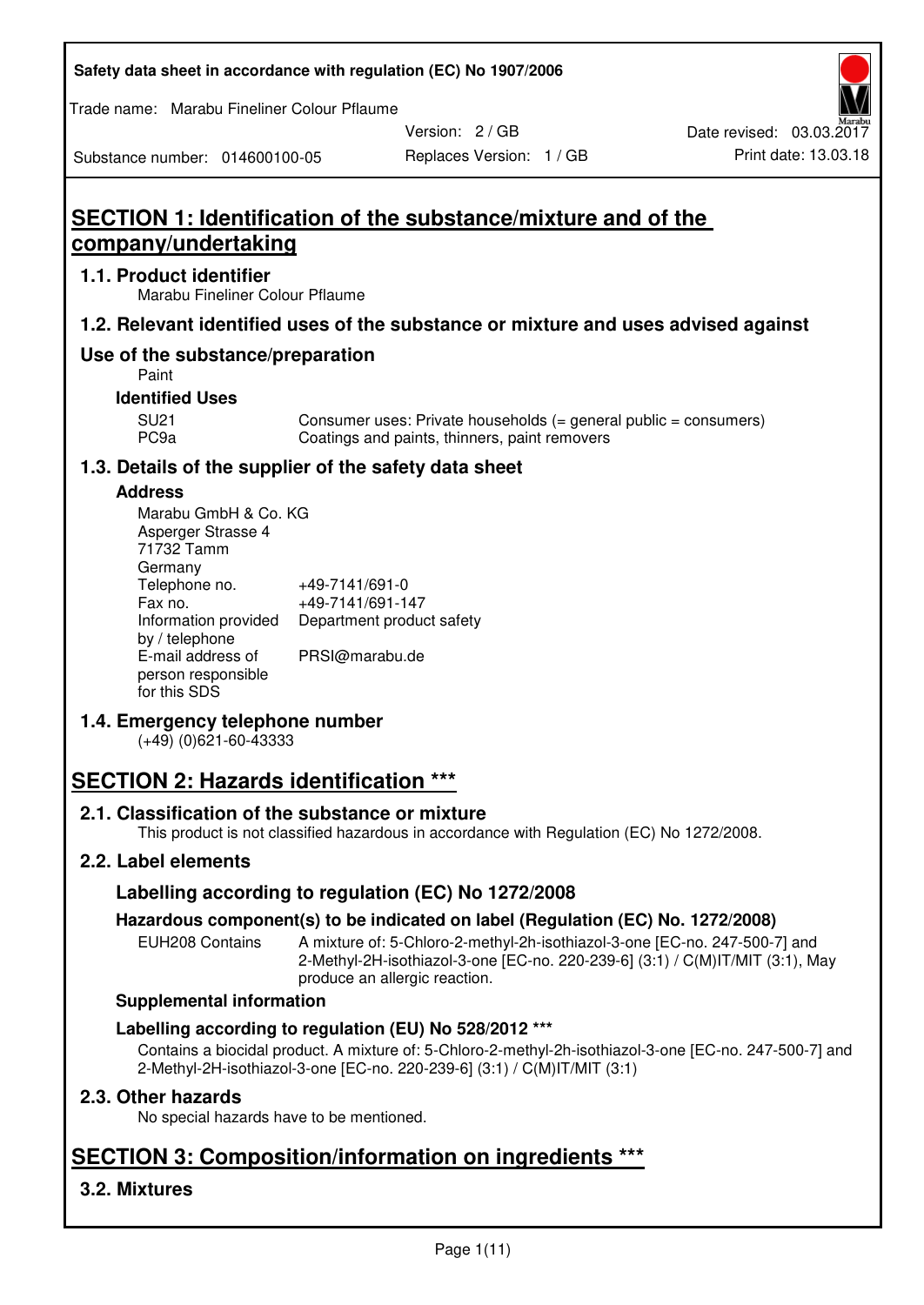| Safety data sheet in accordance with regulation (EC) No 1907/2006                                                                                                 |                                                                                                                       |                              |                                                      |                                                         |      |                                                  |
|-------------------------------------------------------------------------------------------------------------------------------------------------------------------|-----------------------------------------------------------------------------------------------------------------------|------------------------------|------------------------------------------------------|---------------------------------------------------------|------|--------------------------------------------------|
| Trade name: Marabu Fineliner Colour Pflaume                                                                                                                       |                                                                                                                       |                              |                                                      |                                                         |      |                                                  |
| Substance number: 014600100-05                                                                                                                                    |                                                                                                                       | Version: 2 / GB              |                                                      | Replaces Version: 1 / GB                                |      | Date revised: 03.03.2017<br>Print date: 13.03.18 |
|                                                                                                                                                                   |                                                                                                                       |                              |                                                      |                                                         |      |                                                  |
| <b>Chemical characterization</b><br>Paint based on water                                                                                                          |                                                                                                                       |                              |                                                      |                                                         |      |                                                  |
| <b>Hazardous ingredients</b>                                                                                                                                      |                                                                                                                       |                              |                                                      |                                                         |      |                                                  |
| <b>Ethanediol</b><br>CAS No.<br>EINECS no.<br>Registration no.<br>Concentration                                                                                   | $107 - 21 - 1$<br>203-473-3<br>01-2119456816-28<br>$>=$                                                               | $\mathbf{1}$                 | $\lt$                                                | 10                                                      | $\%$ |                                                  |
|                                                                                                                                                                   |                                                                                                                       |                              |                                                      |                                                         |      |                                                  |
| Classification (Regulation (EC) No. 1272/2008)                                                                                                                    | Acute Tox. 4<br>STOT RE <sub>2</sub>                                                                                  |                              | H302<br>H373                                         |                                                         |      |                                                  |
| <b>Bronopol (INN)</b><br>CAS No.<br>EINECS no.                                                                                                                    | $52 - 51 - 7$<br>200-143-0                                                                                            |                              |                                                      |                                                         |      |                                                  |
| Concentration                                                                                                                                                     | $>=$                                                                                                                  | 0,01                         | $\lt$ $\sim$                                         | 0,1                                                     | $\%$ |                                                  |
| Classification (Regulation (EC) No. 1272/2008)                                                                                                                    | Eye Dam. 1<br>Skin Irrit. 2<br>STOT SE 3<br>Acute Tox. 4<br>Acute Tox. 4<br>Aquatic Acute 1<br>Aquatic Chronic 1      |                              | H318<br>H315<br>H335<br>H302<br>H312<br>H400<br>H410 |                                                         |      |                                                  |
| Concentration limits (Regulation (EC) No. 1272/2008)                                                                                                              | Aquatic Acute 1<br><b>Aquatic Chronic</b>                                                                             | H400<br>H410                 | $M = 1$                                              | $M = 10$                                                |      |                                                  |
| A mixture of: 5-Chloro-2-methyl-2h-isothiazol-3-one [EC-no. 247-500-7] and<br>2-Methyl-2H-isothiazol-3-one [EC-no. 220-239-6] (3:1) / C(M)IT/MIT (3:1)<br>CAS No. | 55965-84-9                                                                                                            |                              |                                                      |                                                         |      |                                                  |
| Concentration                                                                                                                                                     |                                                                                                                       |                              | $\,<\,$                                              | 0,0015                                                  | $\%$ |                                                  |
| Classification (Regulation (EC) No. 1272/2008)                                                                                                                    | Acute Tox. 3<br>Aquatic Chronic 1<br>Aquatic Acute 1<br>Skin Sens. 1<br>Skin Corr. 1B<br>Acute Tox. 3<br>Acute Tox. 3 |                              | H331<br>H410<br>H400<br>H317<br>H314<br>H311<br>H301 |                                                         |      |                                                  |
| Concentration limits (Regulation (EC) No. 1272/2008)                                                                                                              |                                                                                                                       |                              |                                                      |                                                         |      |                                                  |
|                                                                                                                                                                   | Skin Corr. 1B<br>Eye Irrit. 2<br>Skin Irrit. 2<br>Skin Sens. 1                                                        | H314<br>H319<br>H315<br>H317 | $>= 0,6$                                             | $\epsilon = 0.06 < 0.6$<br>$= 0,06 < 0,6$<br>$= 0,0015$ |      |                                                  |
| <b>Further ingredients ***</b>                                                                                                                                    |                                                                                                                       |                              |                                                      |                                                         |      |                                                  |
| Glycerol<br>CAS No.<br>EINECS no.<br>Concentration                                                                                                                | $56 - 81 - 5$<br>200-289-5<br>$>=$                                                                                    | 10 <sup>1</sup>              | $\,<\,$                                              | 25                                                      | $\%$ | $[3]$                                            |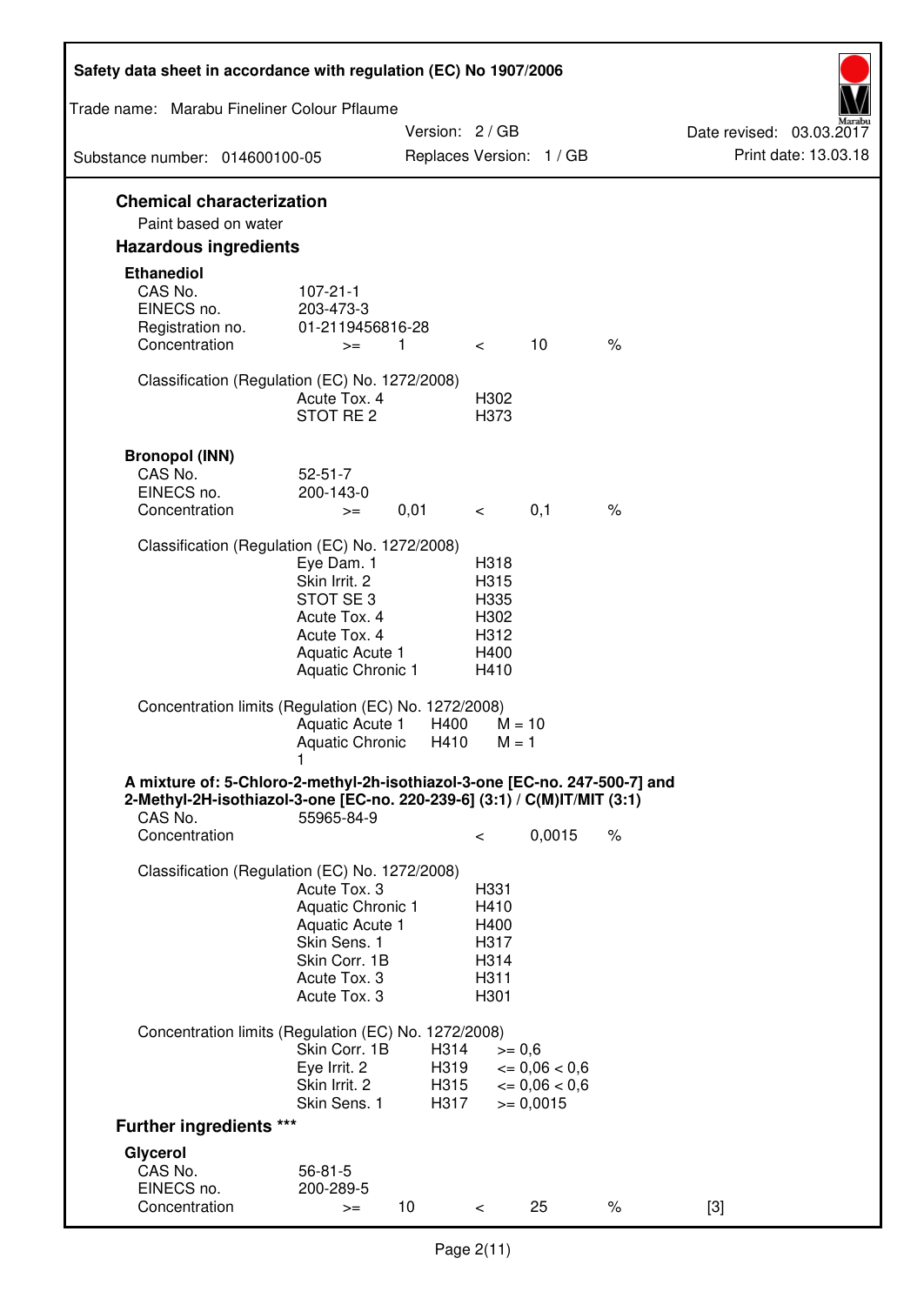| Safety data sheet in accordance with regulation (EC) No 1907/2006                                            |                                                                                                            |                          |
|--------------------------------------------------------------------------------------------------------------|------------------------------------------------------------------------------------------------------------|--------------------------|
| Trade name: Marabu Fineliner Colour Pflaume                                                                  |                                                                                                            |                          |
|                                                                                                              | Version: 2 / GB                                                                                            | Date revised: 03.03.2017 |
| Substance number: 014600100-05                                                                               | Replaces Version: 1 / GB                                                                                   | Print date: 13.03.18     |
|                                                                                                              |                                                                                                            |                          |
|                                                                                                              |                                                                                                            |                          |
| $\star$                                                                                                      |                                                                                                            |                          |
|                                                                                                              |                                                                                                            |                          |
| [3] Substance with occupational exposure limits                                                              |                                                                                                            |                          |
| <b>SECTION 4: First aid measures</b>                                                                         |                                                                                                            |                          |
| 4.1. Description of first aid measures                                                                       |                                                                                                            |                          |
| After skin contact                                                                                           |                                                                                                            |                          |
|                                                                                                              | Wash with plenty of water and soap. Do NOT use solvents or thinners.                                       |                          |
| After eye contact                                                                                            |                                                                                                            |                          |
|                                                                                                              | Separate eyelids, wash the eyes thoroughly with water (15 min.). In case of irritation consult an oculist. |                          |
| <b>After ingestion</b>                                                                                       |                                                                                                            |                          |
| medical treatment.                                                                                           | Rinse mouth thoroughly with water. If larger amounts are swallowed or in the event of symptoms take        |                          |
| 4.2. Most important symptoms and effects, both acute and delayed<br>Until now no symptoms known so far.      |                                                                                                            |                          |
| 4.3. Indication of any immediate medical attention and special treatment needed                              |                                                                                                            |                          |
| Hints for the physician / treatment                                                                          |                                                                                                            |                          |
| Treat symptomatically                                                                                        |                                                                                                            |                          |
| <b>SECTION 5: Firefighting measures</b>                                                                      |                                                                                                            |                          |
| 5.1. Extinguishing media                                                                                     |                                                                                                            |                          |
| Suitable extinguishing media                                                                                 |                                                                                                            |                          |
| Carbon dioxide, Foam, Sand, Water                                                                            |                                                                                                            |                          |
| 5.2. Special hazards arising from the substance or mixture<br>black smoke                                    | In the event of fire the following can be released: Carbon monoxide (CO); Carbon dioxide (CO2); dense      |                          |
| 5.3. Advice for firefighters                                                                                 |                                                                                                            |                          |
| <b>Other information</b>                                                                                     |                                                                                                            |                          |
|                                                                                                              | Collect contaminated fire-fighting water separately, must not be discharged into the drains.               |                          |
| <b>SECTION 6: Accidental release measures</b>                                                                |                                                                                                            |                          |
| 6.1. Personal precautions, protective equipment and emergency procedures<br>No particular measures required. |                                                                                                            |                          |
| 6.2. Environmental precautions<br>No particular measures required.                                           |                                                                                                            |                          |
| 6.3. Methods and material for containment and cleaning up                                                    |                                                                                                            |                          |

Clean preferably with a detergent - avoid use of solvents.

## **6.4. Reference to other sections**

Information regarding Safe handling, see Section 7. Information regarding personal protective measures, see Section 8. Information regarding waste disposal, see Section 13.

# **SECTION 7: Handling and storage**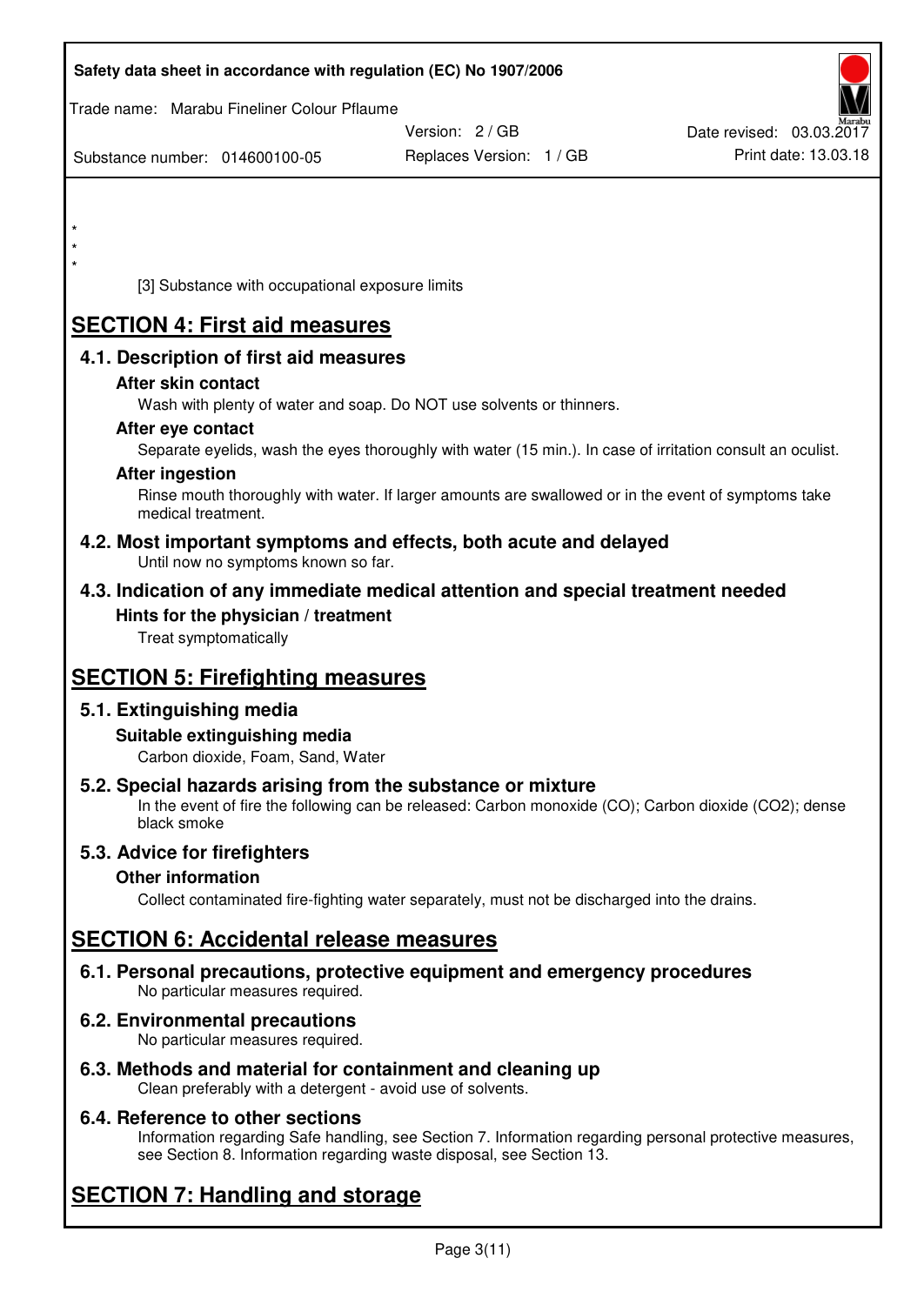| Safety data sheet in accordance with regulation (EC) No 1907/2006                                                                                                      |                                                                                                                                                                                                            |                          |
|------------------------------------------------------------------------------------------------------------------------------------------------------------------------|------------------------------------------------------------------------------------------------------------------------------------------------------------------------------------------------------------|--------------------------|
| Trade name: Marabu Fineliner Colour Pflaume                                                                                                                            |                                                                                                                                                                                                            |                          |
|                                                                                                                                                                        | Version: 2/GB                                                                                                                                                                                              | Date revised: 03.03.2017 |
| Substance number: 014600100-05                                                                                                                                         | Replaces Version: 1 / GB                                                                                                                                                                                   | Print date: 13.03.18     |
| 7.1. Precautions for safe handling<br>Advice on safe handling<br>Advice on protection against fire and explosion<br>No special measures required.<br>Temperature class | Avoid skin and eye contact. Smoking, eating and drinking shall be prohibited in application area.<br>Classification of fires / temperature class / Ignition group / Dust explosion class<br>T <sub>2</sub> |                          |
|                                                                                                                                                                        | 7.2. Conditions for safe storage, including any incompatibilities                                                                                                                                          |                          |
| Requirements for storage rooms and vessels<br>Store in frostfree conditions.                                                                                           |                                                                                                                                                                                                            |                          |
| Storage class according to TRGS 510                                                                                                                                    |                                                                                                                                                                                                            |                          |
| Storage class according to<br><b>TRGS 510</b>                                                                                                                          | 12<br>Non-combustible liquids                                                                                                                                                                              |                          |
| 7.3. Specific end use(s)<br>Paint                                                                                                                                      |                                                                                                                                                                                                            |                          |
| <b>SECTION 8: Exposure controls/personal protection</b>                                                                                                                |                                                                                                                                                                                                            |                          |
| 8.1. Control parameters                                                                                                                                                |                                                                                                                                                                                                            |                          |
| <b>Exposure limit values</b>                                                                                                                                           |                                                                                                                                                                                                            |                          |
| <b>Ethanediol</b><br>List                                                                                                                                              | EH40                                                                                                                                                                                                       |                          |
| <b>Type</b>                                                                                                                                                            | <b>WEL</b>                                                                                                                                                                                                 |                          |
| Value<br>Skin resorption / sensibilisation: Sk;                                                                                                                        | 10<br>mg/m <sup>3</sup><br><b>Status: 2011</b>                                                                                                                                                             |                          |
| Glycerol                                                                                                                                                               |                                                                                                                                                                                                            |                          |
| List<br><b>Type</b>                                                                                                                                                    | EH40<br><b>WEL</b>                                                                                                                                                                                         |                          |
| Value                                                                                                                                                                  | 10<br>mg/m <sup>3</sup>                                                                                                                                                                                    |                          |
| <b>Status: 2011</b>                                                                                                                                                    |                                                                                                                                                                                                            |                          |
| <b>Other information</b>                                                                                                                                               |                                                                                                                                                                                                            |                          |
| There are not known any further control parameters.<br><b>Derived No/Minimal Effect Levels (DNEL/DMEL)</b>                                                             |                                                                                                                                                                                                            |                          |
| <b>Ethanediol</b>                                                                                                                                                      |                                                                                                                                                                                                            |                          |
| Type of value                                                                                                                                                          | Derived No Effect Level (DNEL)                                                                                                                                                                             |                          |
| Reference group                                                                                                                                                        | Worker                                                                                                                                                                                                     |                          |
| Duration of exposure<br>Route of exposure                                                                                                                              | Long term<br>inhalative                                                                                                                                                                                    |                          |
| Mode of action                                                                                                                                                         | Local effects                                                                                                                                                                                              |                          |
| Concentration                                                                                                                                                          | 35                                                                                                                                                                                                         | mg/m <sup>3</sup>        |
| Type of value                                                                                                                                                          | Derived No Effect Level (DNEL)                                                                                                                                                                             |                          |
| Reference group<br>Duration of exposure                                                                                                                                | Worker<br>Long term                                                                                                                                                                                        |                          |
| Route of exposure                                                                                                                                                      | dermal                                                                                                                                                                                                     |                          |
| Mode of action                                                                                                                                                         | Systemic effects                                                                                                                                                                                           |                          |
| Concentration                                                                                                                                                          | 106                                                                                                                                                                                                        | mg/kg                    |
| Type of value<br>Reference group                                                                                                                                       | Derived No Effect Level (DNEL)<br>Consumer                                                                                                                                                                 |                          |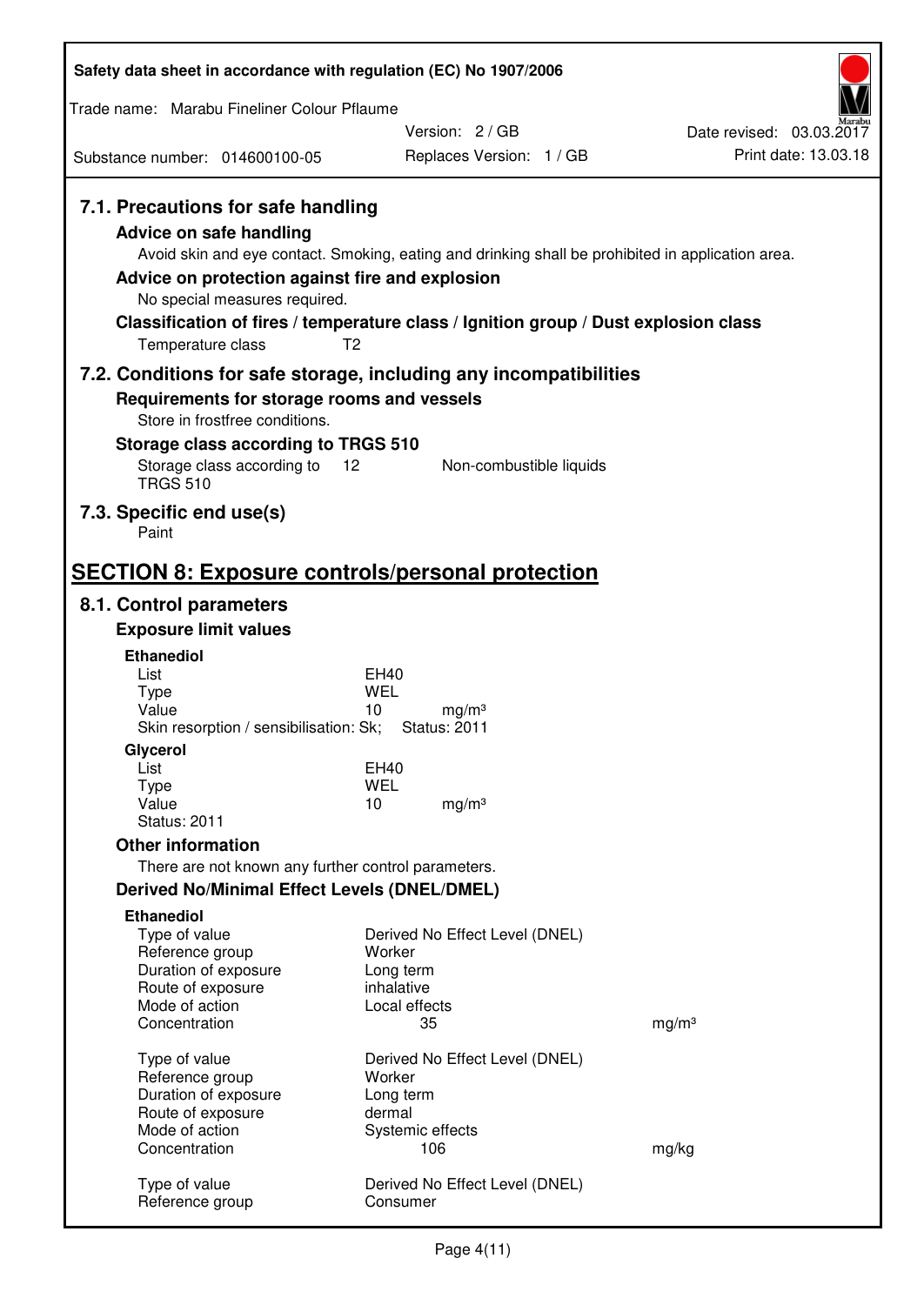| Safety data sheet in accordance with regulation (EC) No 1907/2006 |                                                                                                       |                                                  |
|-------------------------------------------------------------------|-------------------------------------------------------------------------------------------------------|--------------------------------------------------|
| Trade name: Marabu Fineliner Colour Pflaume                       |                                                                                                       |                                                  |
| Substance number: 014600100-05                                    | Version: 2/GB<br>Replaces Version: 1 / GB                                                             | Date revised: 03.03.2017<br>Print date: 13.03.18 |
| Duration of exposure                                              | Long term                                                                                             |                                                  |
| Route of exposure<br>Mode of action                               | inhalative<br>Local effects                                                                           |                                                  |
| Concentration                                                     | 7                                                                                                     | mg/m <sup>3</sup>                                |
| Type of value                                                     | Derived No Effect Level (DNEL)                                                                        |                                                  |
| Reference group                                                   | Consumer                                                                                              |                                                  |
| Duration of exposure                                              | Long term                                                                                             |                                                  |
| Route of exposure                                                 | dermal                                                                                                |                                                  |
| Mode of action                                                    | Systemic effects                                                                                      |                                                  |
| Concentration                                                     | 53                                                                                                    | mg/kg                                            |
| <b>Predicted No Effect Concentration (PNEC)</b>                   |                                                                                                       |                                                  |
| <b>Ethanediol</b>                                                 |                                                                                                       |                                                  |
| Type of value                                                     | <b>PNEC</b>                                                                                           |                                                  |
| <b>Type</b>                                                       | Freshwater                                                                                            |                                                  |
| Concentration                                                     | 10                                                                                                    | mg/l                                             |
| Type of value                                                     | <b>PNEC</b>                                                                                           |                                                  |
| <b>Type</b>                                                       | Saltwater                                                                                             |                                                  |
| Concentration                                                     | 1                                                                                                     | mg/l                                             |
| Type of value                                                     | <b>PNEC</b>                                                                                           |                                                  |
| <b>Type</b>                                                       | Water (intermittent release)                                                                          |                                                  |
| Concentration                                                     | 10                                                                                                    | mg/l                                             |
| Type of value                                                     | <b>PNEC</b>                                                                                           |                                                  |
| <b>Type</b>                                                       | Sewage treatment plant (STP)                                                                          |                                                  |
| Concentration                                                     | 199,5                                                                                                 | mg/l                                             |
| Type of value                                                     | <b>PNEC</b>                                                                                           |                                                  |
| Type                                                              | Freshwater sediment                                                                                   |                                                  |
| Concentration                                                     | 37                                                                                                    | mg/kg                                            |
| Type of value                                                     | <b>PNEC</b>                                                                                           |                                                  |
| <b>Type</b>                                                       | Marine sediment                                                                                       |                                                  |
| Concentration                                                     | 3,7                                                                                                   | mg/kg                                            |
| Type of value                                                     | <b>PNEC</b>                                                                                           |                                                  |
| <b>Type</b>                                                       | Soil                                                                                                  |                                                  |
| Concentration                                                     | 1,53                                                                                                  | mg/kg                                            |
| 8.2. Exposure controls                                            |                                                                                                       |                                                  |
| <b>Exposure controls</b>                                          |                                                                                                       |                                                  |
| Provide adequate ventilation.                                     |                                                                                                       |                                                  |
| <b>Respiratory protection</b><br>Not necessary.                   |                                                                                                       |                                                  |
| <b>Hand protection</b>                                            |                                                                                                       |                                                  |
| Not necessary.                                                    |                                                                                                       |                                                  |
| In case of intensive contact wear protective gloves.              |                                                                                                       |                                                  |
|                                                                   | There is no one glove material or combination of materials that will give unlimited resistance to any |                                                  |
| individual or combination of chemicals.                           | For prolonged or repeated handling nitrile rubber gloves with textile undergloves are required.       |                                                  |
| Material thickness                                                | 0,5<br>mm<br>$\, > \,$                                                                                |                                                  |
| Breakthrough time                                                 | 30<br>min<br><                                                                                        |                                                  |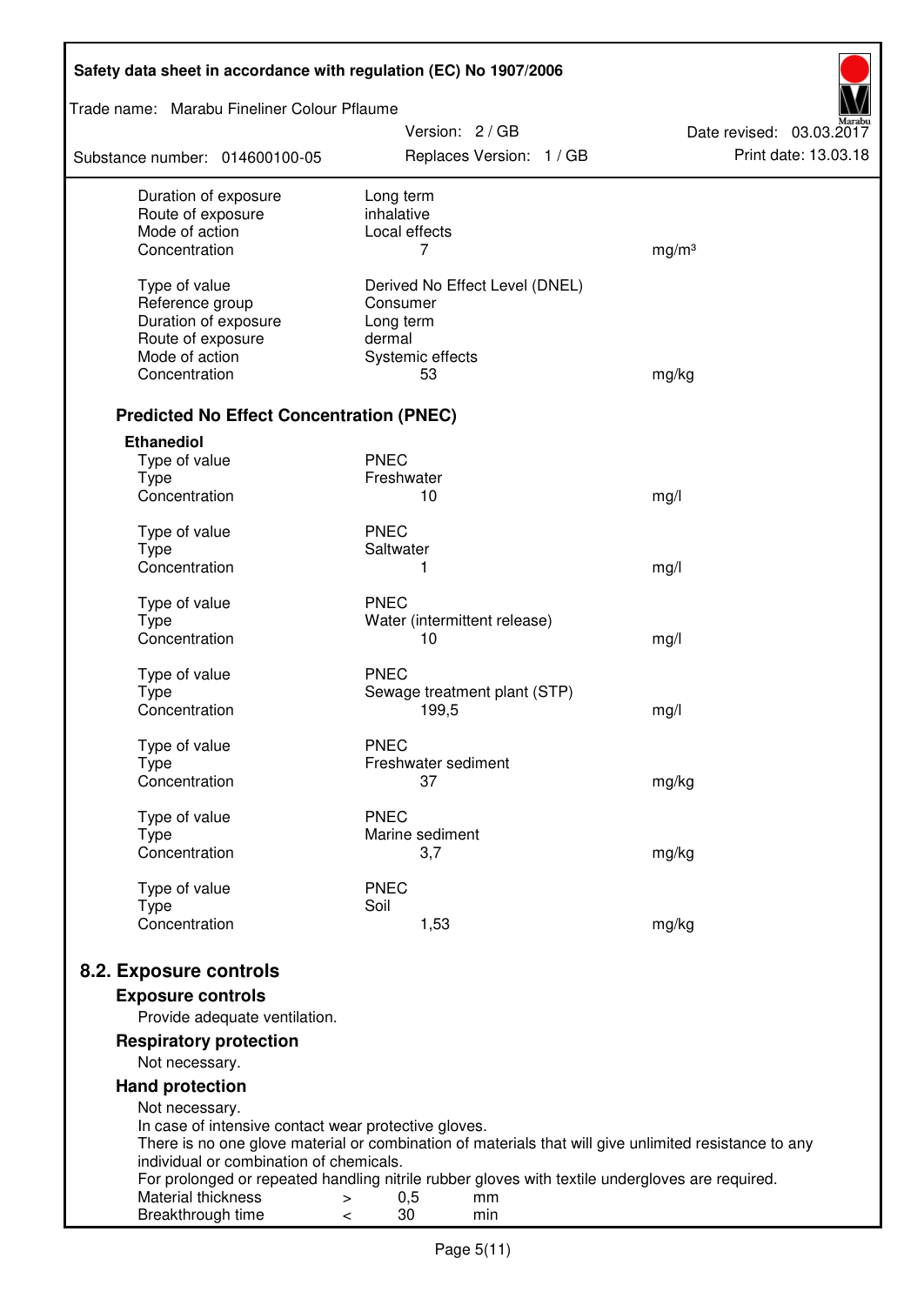| Safety data sheet in accordance with regulation (EC) No 1907/2006<br>Trade name: Marabu Fineliner Colour Pflaume                                                                                                                                                                                                                                             |                                                 |                          |                                                                                                                                                                                                                                                                                                                    |  |
|--------------------------------------------------------------------------------------------------------------------------------------------------------------------------------------------------------------------------------------------------------------------------------------------------------------------------------------------------------------|-------------------------------------------------|--------------------------|--------------------------------------------------------------------------------------------------------------------------------------------------------------------------------------------------------------------------------------------------------------------------------------------------------------------|--|
|                                                                                                                                                                                                                                                                                                                                                              |                                                 |                          |                                                                                                                                                                                                                                                                                                                    |  |
| Substance number: 014600100-05                                                                                                                                                                                                                                                                                                                               |                                                 | Replaces Version: 1 / GB | Print date: 13.03.18                                                                                                                                                                                                                                                                                               |  |
| The breakthrough time must be greater than the end use time of the product.<br>replacement must be followed.<br>Gloves should be replaced regularly and if there is any sign of damage to the glove material.<br>Always ensure that gloves are free from defects and that they are stored and used correctly.<br>maintenance.<br>once exposure has occurred. |                                                 |                          | The instructions and information provided by the glove manufacturer on use, storage, maintenance and<br>The performance or effectiveness of the glove may be reduced by physical/ chemical damage and poor<br>Barrier creams may help to protect the exposed areas of the skin, they should however not be applied |  |
| Eye protection                                                                                                                                                                                                                                                                                                                                               |                                                 |                          |                                                                                                                                                                                                                                                                                                                    |  |
| Not necessary.                                                                                                                                                                                                                                                                                                                                               |                                                 |                          |                                                                                                                                                                                                                                                                                                                    |  |
| <b>Body protection</b><br>Not applicable.                                                                                                                                                                                                                                                                                                                    |                                                 |                          |                                                                                                                                                                                                                                                                                                                    |  |
| <b>SECTION 9: Physical and chemical properties</b>                                                                                                                                                                                                                                                                                                           |                                                 |                          |                                                                                                                                                                                                                                                                                                                    |  |
| 9.1. Information on basic physical and chemical properties                                                                                                                                                                                                                                                                                                   |                                                 |                          |                                                                                                                                                                                                                                                                                                                    |  |
| <b>Form</b>                                                                                                                                                                                                                                                                                                                                                  | liquid                                          |                          |                                                                                                                                                                                                                                                                                                                    |  |
| <b>Colour</b>                                                                                                                                                                                                                                                                                                                                                | coloured                                        |                          |                                                                                                                                                                                                                                                                                                                    |  |
| <b>Odour</b>                                                                                                                                                                                                                                                                                                                                                 | odourless                                       |                          |                                                                                                                                                                                                                                                                                                                    |  |
| <b>Odour threshold</b>                                                                                                                                                                                                                                                                                                                                       |                                                 |                          |                                                                                                                                                                                                                                                                                                                    |  |
| Remarks                                                                                                                                                                                                                                                                                                                                                      | No data available                               |                          |                                                                                                                                                                                                                                                                                                                    |  |
| <b>Melting point</b>                                                                                                                                                                                                                                                                                                                                         |                                                 |                          |                                                                                                                                                                                                                                                                                                                    |  |
| Remarks                                                                                                                                                                                                                                                                                                                                                      | not determined                                  |                          |                                                                                                                                                                                                                                                                                                                    |  |
| <b>Freezing point</b>                                                                                                                                                                                                                                                                                                                                        |                                                 |                          |                                                                                                                                                                                                                                                                                                                    |  |
| Remarks                                                                                                                                                                                                                                                                                                                                                      | not determined                                  |                          |                                                                                                                                                                                                                                                                                                                    |  |
| Initial boiling point and boiling range                                                                                                                                                                                                                                                                                                                      |                                                 |                          |                                                                                                                                                                                                                                                                                                                    |  |
| Value                                                                                                                                                                                                                                                                                                                                                        | appr. 100                                       |                          | °C                                                                                                                                                                                                                                                                                                                 |  |
| Pressure                                                                                                                                                                                                                                                                                                                                                     | 1.013                                           | hPa                      |                                                                                                                                                                                                                                                                                                                    |  |
| Source                                                                                                                                                                                                                                                                                                                                                       | Literature value                                |                          |                                                                                                                                                                                                                                                                                                                    |  |
| <b>Flash point</b>                                                                                                                                                                                                                                                                                                                                           |                                                 |                          |                                                                                                                                                                                                                                                                                                                    |  |
| Remarks                                                                                                                                                                                                                                                                                                                                                      | Not applicable                                  |                          |                                                                                                                                                                                                                                                                                                                    |  |
| Evaporation rate (ether $= 1$ ) :                                                                                                                                                                                                                                                                                                                            |                                                 |                          |                                                                                                                                                                                                                                                                                                                    |  |
| Remarks                                                                                                                                                                                                                                                                                                                                                      | not determined                                  |                          |                                                                                                                                                                                                                                                                                                                    |  |
| Flammability (solid, gas)<br>Not applicable                                                                                                                                                                                                                                                                                                                  |                                                 |                          |                                                                                                                                                                                                                                                                                                                    |  |
| Upper/lower flammability or explosive limits                                                                                                                                                                                                                                                                                                                 |                                                 |                          |                                                                                                                                                                                                                                                                                                                    |  |
| Lower explosion limit                                                                                                                                                                                                                                                                                                                                        |                                                 |                          |                                                                                                                                                                                                                                                                                                                    |  |
| Upper explosion limit<br>Source                                                                                                                                                                                                                                                                                                                              | 3,2<br>appr.<br>53<br>appr.<br>Literature value |                          | $%$ (V)<br>% (V)                                                                                                                                                                                                                                                                                                   |  |
| Vapour pressure                                                                                                                                                                                                                                                                                                                                              |                                                 |                          |                                                                                                                                                                                                                                                                                                                    |  |
| Value                                                                                                                                                                                                                                                                                                                                                        | 23<br>appr.                                     |                          | hPa                                                                                                                                                                                                                                                                                                                |  |
| Temperature<br>Method                                                                                                                                                                                                                                                                                                                                        | 20<br>Value taken from the literature           | °C                       |                                                                                                                                                                                                                                                                                                                    |  |
| <b>Vapour density</b>                                                                                                                                                                                                                                                                                                                                        |                                                 |                          |                                                                                                                                                                                                                                                                                                                    |  |
| Remarks                                                                                                                                                                                                                                                                                                                                                      | not determined                                  |                          |                                                                                                                                                                                                                                                                                                                    |  |
| <b>Density</b>                                                                                                                                                                                                                                                                                                                                               |                                                 |                          |                                                                                                                                                                                                                                                                                                                    |  |
| Remarks                                                                                                                                                                                                                                                                                                                                                      | not determined                                  |                          |                                                                                                                                                                                                                                                                                                                    |  |
| Solubility in water                                                                                                                                                                                                                                                                                                                                          |                                                 |                          |                                                                                                                                                                                                                                                                                                                    |  |
| Remarks                                                                                                                                                                                                                                                                                                                                                      | miscible                                        |                          |                                                                                                                                                                                                                                                                                                                    |  |
|                                                                                                                                                                                                                                                                                                                                                              |                                                 |                          |                                                                                                                                                                                                                                                                                                                    |  |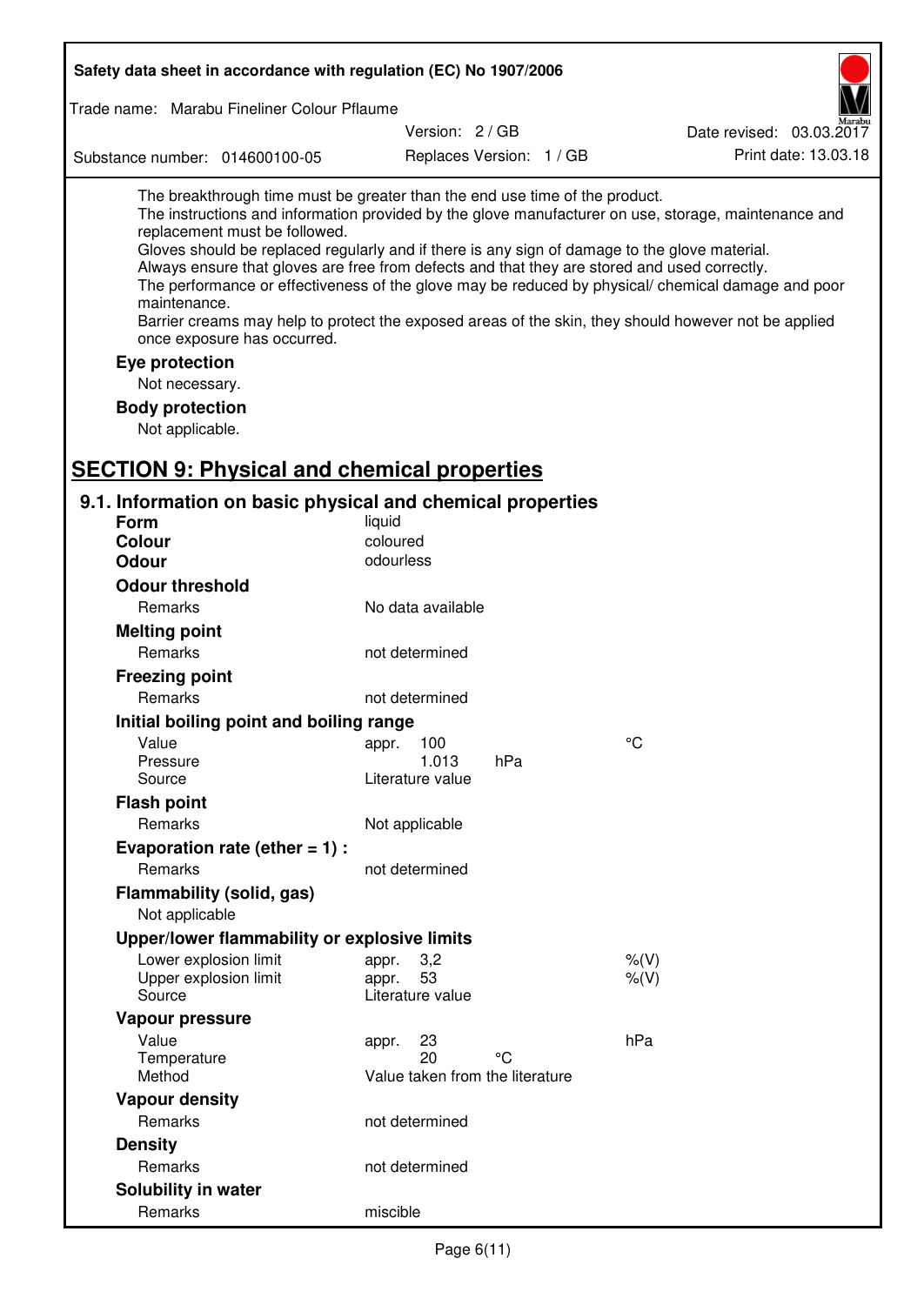| Safety data sheet in accordance with regulation (EC) No 1907/2006                    |                                                                   |    |                          |  |
|--------------------------------------------------------------------------------------|-------------------------------------------------------------------|----|--------------------------|--|
| Trade name: Marabu Fineliner Colour Pflaume                                          |                                                                   |    |                          |  |
|                                                                                      | Version: 2/GB                                                     |    | Date revised: 03.03.2017 |  |
| Substance number: 014600100-05                                                       | Replaces Version: 1 / GB                                          |    | Print date: 13.03.18     |  |
| Ignition temperature                                                                 |                                                                   |    |                          |  |
| Value                                                                                | 410<br>appr.                                                      | °C |                          |  |
| Source                                                                               | Literature value                                                  |    |                          |  |
| <b>Viscosity</b>                                                                     |                                                                   |    |                          |  |
| Remarks<br>Remarks                                                                   | not determined                                                    |    |                          |  |
|                                                                                      |                                                                   |    |                          |  |
| 9.2. Other information                                                               |                                                                   |    |                          |  |
| <b>Other information</b>                                                             |                                                                   |    |                          |  |
| None known                                                                           |                                                                   |    |                          |  |
| <b>SECTION 10: Stability and reactivity</b>                                          |                                                                   |    |                          |  |
| 10.1. Reactivity<br>None                                                             |                                                                   |    |                          |  |
| 10.2. Chemical stability<br>No hazardous reactions known.                            |                                                                   |    |                          |  |
| 10.3. Possibility of hazardous reactions                                             |                                                                   |    |                          |  |
| No hazardous reactions known.<br>10.4. Conditions to avoid                           |                                                                   |    |                          |  |
| No hazardous reactions known.                                                        |                                                                   |    |                          |  |
| 10.5. Incompatible materials<br>None                                                 |                                                                   |    |                          |  |
| 10.6. Hazardous decomposition products<br>No hazardous decomposition products known. |                                                                   |    |                          |  |
| <b>SECTION 11: Toxicological information</b>                                         |                                                                   |    |                          |  |
| 11.1. Information on toxicological effects                                           |                                                                   |    |                          |  |
| <b>Acute oral toxicity</b>                                                           |                                                                   |    |                          |  |
| Remarks                                                                              | Based on available data, the classification criteria are not met. |    |                          |  |
| <b>Acute dermal toxicity</b>                                                         |                                                                   |    |                          |  |
| Remarks                                                                              | Based on available data, the classification criteria are not met. |    |                          |  |
| <b>Acute inhalational toxicity</b>                                                   |                                                                   |    |                          |  |
| Remarks                                                                              | Based on available data, the classification criteria are not met. |    |                          |  |
| <b>Skin corrosion/irritation</b>                                                     |                                                                   |    |                          |  |
| Remarks                                                                              | Based on available data, the classification criteria are not met. |    |                          |  |
| Serious eye damage/irritation<br>Remarks                                             |                                                                   |    |                          |  |
| <b>Sensitization</b>                                                                 | Based on available data, the classification criteria are not met. |    |                          |  |
| Remarks                                                                              | Based on available data, the classification criteria are not met. |    |                          |  |
| <b>Mutagenicity</b>                                                                  |                                                                   |    |                          |  |
| Remarks                                                                              | Based on available data, the classification criteria are not met. |    |                          |  |
| <b>Reproductive toxicity</b>                                                         |                                                                   |    |                          |  |
| Remarks                                                                              | Based on available data, the classification criteria are not met. |    |                          |  |
| Carcinogenicity                                                                      |                                                                   |    |                          |  |
| Remarks                                                                              | Based on available data, the classification criteria are not met. |    |                          |  |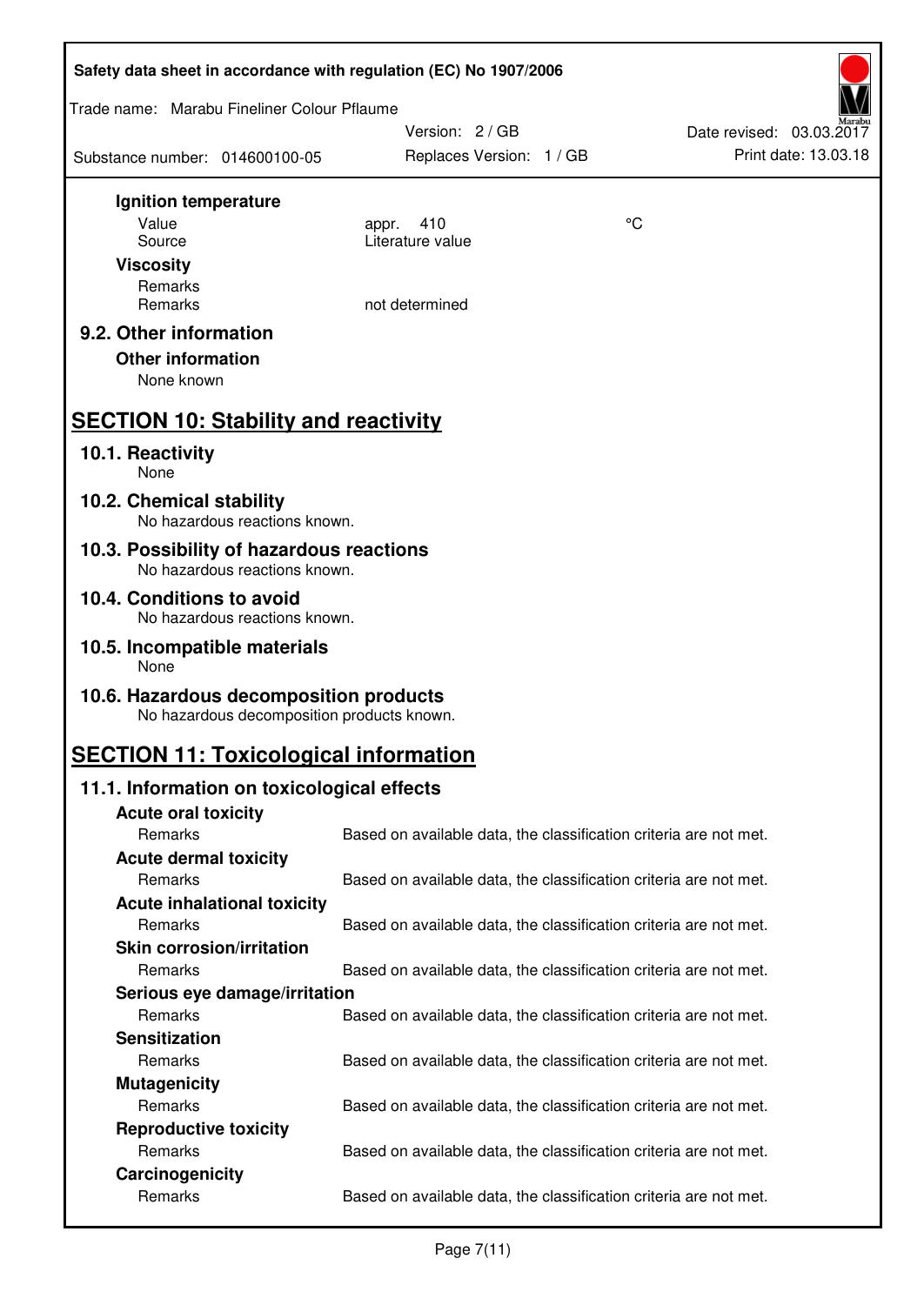#### **Safety data sheet in accordance with regulation (EC) No 1907/2006**

Trade name: Marabu Fineliner Colour Pflaume

Substance number: 014600100-05

Version: 2 / GB

Date revised: 03.03.2017

Replaces Version: 1 / GB Print date: 13.03.18

## **Specific Target Organ Toxicity (STOT)**

**Single exposure** 

Based on available data, the classification criteria are not met.

**Repeated exposure** 

Remarks Based on available data, the classification criteria are not met.

#### **Aspiration hazard**

Based on available data, the classification criteria are not met.

#### **Experience in practice**

Provided all the recommended protective and safety precautions are taken, experience shows that no risk to health can be expected.

#### **Other information**

There are no data available on the mixture itself. The mixture has been assessed following the additivity method of the GHS/CLP Regulation (EC) No 1272/2008.

# **SECTION 12: Ecological information**

## **12.1. Toxicity**

#### **General information**

There are no data available on the mixture itself.Do not allow to enter drains or water courses.The mixture has been assessed following the summation method of the CLP Regulation (EC) No 1272/2008 and is not classified as dangerous for the environment.

## **12.2. Persistence and degradability**

#### **General information**

There are no data available on the mixture itself.

## **12.3. Bioaccumulative potential**

#### **General information**

There are no data available on the mixture itself.

#### **12.4. Mobility in soil**

#### **General information**

There are no data available on the mixture itself.

**12.5. Results of PBT and vPvB assessment** 

#### **General information**

There are no data available on the mixture itself.

#### **12.6. Other adverse effects**

#### **General information**

There are no data available on the mixture itself.

# **SECTION 13: Disposal considerations**

## **13.1. Waste treatment methods**

## **Disposal recommendations for the product**

The product can be placed with other household refuse. Small residues in containers can be washed-out with water and put into the drainage system.

#### **Disposal recommendations for packaging**

Packaging that cannot be cleaned should be disposed off as product waste. Completely emptied packagings can be given for recycling.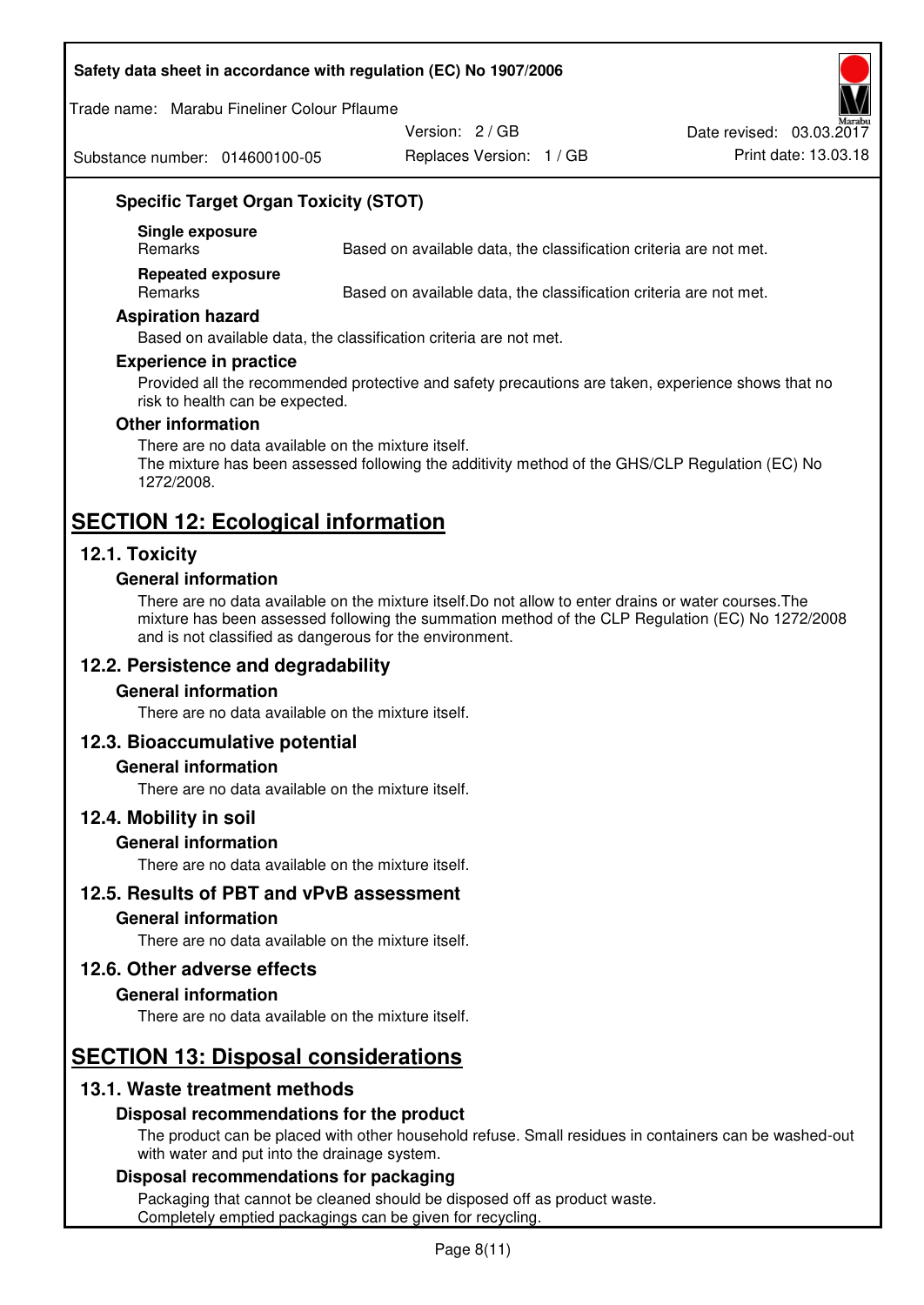| Safety data sheet in accordance with regulation (EC) No 1907/2006                                                                                                                                                                                                                |                                                                                                       |                          |  |
|----------------------------------------------------------------------------------------------------------------------------------------------------------------------------------------------------------------------------------------------------------------------------------|-------------------------------------------------------------------------------------------------------|--------------------------|--|
| Trade name: Marabu Fineliner Colour Pflaume                                                                                                                                                                                                                                      |                                                                                                       |                          |  |
|                                                                                                                                                                                                                                                                                  | Version: 2 / GB                                                                                       | Date revised: 03.03.2017 |  |
| Substance number: 014600100-05                                                                                                                                                                                                                                                   | Replaces Version: 1 / GB                                                                              | Print date: 13.03.18     |  |
| <b>SECTION 14: Transport information</b>                                                                                                                                                                                                                                         |                                                                                                       |                          |  |
| <b>Land transport ADR/RID</b><br>Non-dangerous goods<br>14.1. UN number<br>$UN -$<br>14.2. UN proper shipping name                                                                                                                                                               |                                                                                                       |                          |  |
| 14.3. Transport hazard class(es)                                                                                                                                                                                                                                                 |                                                                                                       |                          |  |
| Class                                                                                                                                                                                                                                                                            |                                                                                                       |                          |  |
| Label                                                                                                                                                                                                                                                                            |                                                                                                       |                          |  |
| 14.4. Packing group                                                                                                                                                                                                                                                              |                                                                                                       |                          |  |
| Packing group<br>Transport category                                                                                                                                                                                                                                              | $\mathbf{0}$                                                                                          |                          |  |
| 14.5. Environmental hazards                                                                                                                                                                                                                                                      |                                                                                                       |                          |  |
| <b>Marine transport IMDG/GGVSee</b><br>14.1. UN number<br>$UN -$<br>14.2. UN proper shipping name<br>14.3. Transport hazard class(es)<br>Class<br>Subsidiary risk<br>14.4. Packing group<br>Packing group<br>14.5. Environmental hazards<br>no<br><b>Air transport ICAO/IATA</b> | The product does not constitute a hazardous substance in sea transport.                               |                          |  |
|                                                                                                                                                                                                                                                                                  | The product does not constitute a hazardous substance in air transport.                               |                          |  |
| 14.1. UN number<br>$UN -$                                                                                                                                                                                                                                                        |                                                                                                       |                          |  |
| 14.2. UN proper shipping name                                                                                                                                                                                                                                                    |                                                                                                       |                          |  |
|                                                                                                                                                                                                                                                                                  |                                                                                                       |                          |  |
| 14.3. Transport hazard class(es)<br>Class                                                                                                                                                                                                                                        |                                                                                                       |                          |  |
| Subsidiary risk                                                                                                                                                                                                                                                                  |                                                                                                       |                          |  |
| 14.4. Packing group                                                                                                                                                                                                                                                              |                                                                                                       |                          |  |
| Packing group<br>14.5. Environmental hazards                                                                                                                                                                                                                                     |                                                                                                       |                          |  |
|                                                                                                                                                                                                                                                                                  |                                                                                                       |                          |  |
| Information for all modes of transport<br>14.6. Special precautions for user<br>Transport within the user's premises:<br>Always transport in closed containers that are upright and secure.                                                                                      | Ensure that persons transporting the product know what to do in the event of an accident or spillage. |                          |  |
| <b>Other information</b>                                                                                                                                                                                                                                                         |                                                                                                       |                          |  |
| no                                                                                                                                                                                                                                                                               | 14.7. Transport in bulk according to Annex II of Marpol and the IBC Code                              |                          |  |
|                                                                                                                                                                                                                                                                                  |                                                                                                       |                          |  |
| <b>SECTION 15: Regulatory information ***</b>                                                                                                                                                                                                                                    |                                                                                                       |                          |  |
|                                                                                                                                                                                                                                                                                  | 15.1. Safety, health and environmental regulations/legislation specific for the substance             |                          |  |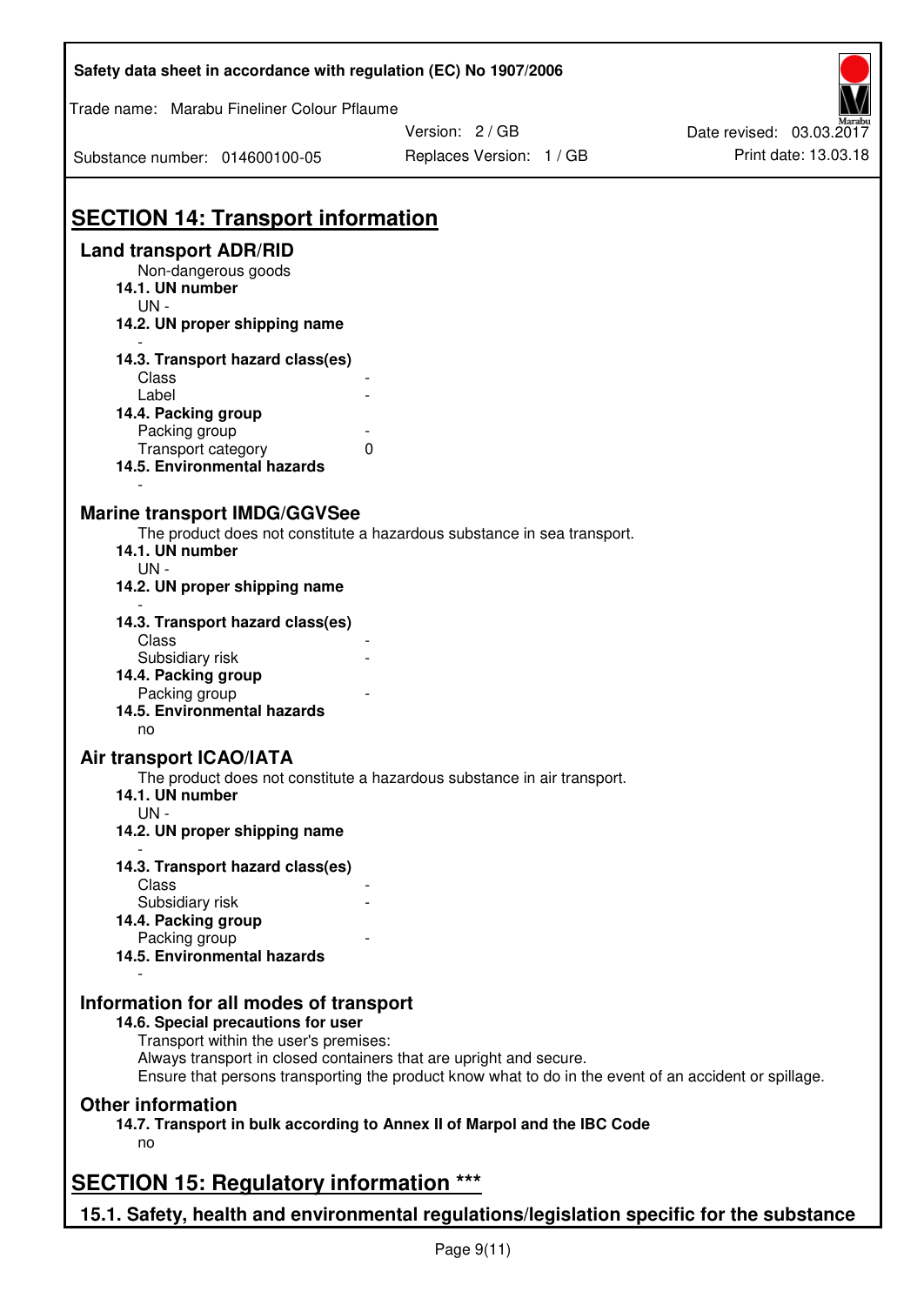| Safety data sheet in accordance with regulation (EC) No 1907/2006                                                                                                                                                                                                                                                                                                                                                                                                 |                                                                                                              |                          |  |                                                                                                                                                                                                         |  |
|-------------------------------------------------------------------------------------------------------------------------------------------------------------------------------------------------------------------------------------------------------------------------------------------------------------------------------------------------------------------------------------------------------------------------------------------------------------------|--------------------------------------------------------------------------------------------------------------|--------------------------|--|---------------------------------------------------------------------------------------------------------------------------------------------------------------------------------------------------------|--|
| Trade name: Marabu Fineliner Colour Pflaume                                                                                                                                                                                                                                                                                                                                                                                                                       |                                                                                                              |                          |  |                                                                                                                                                                                                         |  |
|                                                                                                                                                                                                                                                                                                                                                                                                                                                                   |                                                                                                              | Version: 2 / GB          |  | Date revised: 03.03.2017                                                                                                                                                                                |  |
| Substance number: 014600100-05                                                                                                                                                                                                                                                                                                                                                                                                                                    |                                                                                                              | Replaces Version: 1 / GB |  | Print date: 13.03.18                                                                                                                                                                                    |  |
| or mixture                                                                                                                                                                                                                                                                                                                                                                                                                                                        |                                                                                                              |                          |  |                                                                                                                                                                                                         |  |
| <b>VOC ***</b>                                                                                                                                                                                                                                                                                                                                                                                                                                                    |                                                                                                              |                          |  |                                                                                                                                                                                                         |  |
| VOC (EU)                                                                                                                                                                                                                                                                                                                                                                                                                                                          | $\mathbf 0$                                                                                                  | $\%$                     |  |                                                                                                                                                                                                         |  |
| <b>Other information</b>                                                                                                                                                                                                                                                                                                                                                                                                                                          |                                                                                                              |                          |  |                                                                                                                                                                                                         |  |
| All components are contained in the TSCA inventory or exempted.<br>All components are contained in the AICS inventory.<br>All components are contained in the PICCS inventory.<br>All components are contained in the DSL inventory.<br>All components are contained in the IECSC inventory.<br>All components are contained in the NZIOC inventory.<br>All components are contained in the ENCS inventory.<br>All components are contained in the ECL inventory. |                                                                                                              |                          |  |                                                                                                                                                                                                         |  |
| 15.2. Chemical safety assessment<br>For this preparation a chemical safety assessment has not been carried out.                                                                                                                                                                                                                                                                                                                                                   |                                                                                                              |                          |  |                                                                                                                                                                                                         |  |
| <b>SECTION 16: Other information</b>                                                                                                                                                                                                                                                                                                                                                                                                                              |                                                                                                              |                          |  |                                                                                                                                                                                                         |  |
| Hazard statements listed in Chapter 3                                                                                                                                                                                                                                                                                                                                                                                                                             |                                                                                                              |                          |  |                                                                                                                                                                                                         |  |
| H <sub>301</sub>                                                                                                                                                                                                                                                                                                                                                                                                                                                  | Toxic if swallowed.                                                                                          |                          |  |                                                                                                                                                                                                         |  |
| H302                                                                                                                                                                                                                                                                                                                                                                                                                                                              | Harmful if swallowed.                                                                                        |                          |  |                                                                                                                                                                                                         |  |
| H311                                                                                                                                                                                                                                                                                                                                                                                                                                                              | Toxic in contact with skin.                                                                                  |                          |  |                                                                                                                                                                                                         |  |
| H312                                                                                                                                                                                                                                                                                                                                                                                                                                                              | Harmful in contact with skin.                                                                                |                          |  |                                                                                                                                                                                                         |  |
| H314                                                                                                                                                                                                                                                                                                                                                                                                                                                              | Causes severe skin burns and eye damage.                                                                     |                          |  |                                                                                                                                                                                                         |  |
| H315<br>H317                                                                                                                                                                                                                                                                                                                                                                                                                                                      | Causes skin irritation.                                                                                      |                          |  |                                                                                                                                                                                                         |  |
| H318                                                                                                                                                                                                                                                                                                                                                                                                                                                              | May cause an allergic skin reaction.<br>Causes serious eye damage.                                           |                          |  |                                                                                                                                                                                                         |  |
| H331                                                                                                                                                                                                                                                                                                                                                                                                                                                              | Toxic if inhaled.                                                                                            |                          |  |                                                                                                                                                                                                         |  |
| H335                                                                                                                                                                                                                                                                                                                                                                                                                                                              | May cause respiratory irritation.                                                                            |                          |  |                                                                                                                                                                                                         |  |
| H373                                                                                                                                                                                                                                                                                                                                                                                                                                                              |                                                                                                              |                          |  | May cause damage to organs through prolonged or repeated exposure:                                                                                                                                      |  |
| H400                                                                                                                                                                                                                                                                                                                                                                                                                                                              | Very toxic to aquatic life.                                                                                  |                          |  |                                                                                                                                                                                                         |  |
| H410                                                                                                                                                                                                                                                                                                                                                                                                                                                              |                                                                                                              |                          |  |                                                                                                                                                                                                         |  |
| Very toxic to aquatic life with long lasting effects.<br><b>CLP categories listed in Chapter 3</b>                                                                                                                                                                                                                                                                                                                                                                |                                                                                                              |                          |  |                                                                                                                                                                                                         |  |
| Acute Tox. 3                                                                                                                                                                                                                                                                                                                                                                                                                                                      | Acute toxicity, Category 3                                                                                   |                          |  |                                                                                                                                                                                                         |  |
| Acute Tox. 4                                                                                                                                                                                                                                                                                                                                                                                                                                                      | Acute toxicity, Category 4                                                                                   |                          |  |                                                                                                                                                                                                         |  |
| Aquatic Acute 1                                                                                                                                                                                                                                                                                                                                                                                                                                                   | Hazardous to the aquatic environment, acute, Category 1                                                      |                          |  |                                                                                                                                                                                                         |  |
| Aquatic Chronic 1                                                                                                                                                                                                                                                                                                                                                                                                                                                 |                                                                                                              |                          |  | Hazardous to the aquatic environment, chronic, Category 1                                                                                                                                               |  |
| Eye Dam. 1                                                                                                                                                                                                                                                                                                                                                                                                                                                        | Serious eye damage, Category 1                                                                               |                          |  |                                                                                                                                                                                                         |  |
| Skin Corr. 1B                                                                                                                                                                                                                                                                                                                                                                                                                                                     | Skin corrosion, Category 1B                                                                                  |                          |  |                                                                                                                                                                                                         |  |
| Skin Irrit. 2                                                                                                                                                                                                                                                                                                                                                                                                                                                     | Skin irritation, Category 2                                                                                  |                          |  |                                                                                                                                                                                                         |  |
| Skin Sens. 1                                                                                                                                                                                                                                                                                                                                                                                                                                                      | Skin sensitization, Category 1                                                                               |                          |  |                                                                                                                                                                                                         |  |
| STOT RE 2                                                                                                                                                                                                                                                                                                                                                                                                                                                         |                                                                                                              |                          |  | Specific target organ toxicity - repeated exposure, Category 2                                                                                                                                          |  |
| STOT SE3                                                                                                                                                                                                                                                                                                                                                                                                                                                          |                                                                                                              |                          |  | Specific target organ toxicity - single exposure, Category 3                                                                                                                                            |  |
| <b>Supplemental information</b>                                                                                                                                                                                                                                                                                                                                                                                                                                   |                                                                                                              |                          |  |                                                                                                                                                                                                         |  |
|                                                                                                                                                                                                                                                                                                                                                                                                                                                                   |                                                                                                              |                          |  | Relevant changes compared with the previous version of the safety data sheet are marked with: ***                                                                                                       |  |
|                                                                                                                                                                                                                                                                                                                                                                                                                                                                   |                                                                                                              |                          |  | This information is based on our present state of knowledge. However, it should not constitute a<br>guarantee for any specific product properties and shall not establish a legally valid relationship. |  |
| legislation.                                                                                                                                                                                                                                                                                                                                                                                                                                                      |                                                                                                              |                          |  | The information in this Safety Data Sheet is based on the present state of knowledge and current                                                                                                        |  |
|                                                                                                                                                                                                                                                                                                                                                                                                                                                                   |                                                                                                              |                          |  | It provides guidance on health, safety and environmental aspects of the product and should not be                                                                                                       |  |
| construed as any guarantee of technical performance or suitability for particular applications.                                                                                                                                                                                                                                                                                                                                                                   |                                                                                                              |                          |  |                                                                                                                                                                                                         |  |
|                                                                                                                                                                                                                                                                                                                                                                                                                                                                   |                                                                                                              |                          |  | The product should not be used for purposes other than those shown in Section 1 without first referring                                                                                                 |  |
| to the supplier and obtaining written handling instructions.                                                                                                                                                                                                                                                                                                                                                                                                      |                                                                                                              |                          |  |                                                                                                                                                                                                         |  |
|                                                                                                                                                                                                                                                                                                                                                                                                                                                                   | As the specific conditions of use of the product are outside the supplier's control, the user is responsible |                          |  |                                                                                                                                                                                                         |  |
| for ensuring that the requirements of relevant legislation are complied with.                                                                                                                                                                                                                                                                                                                                                                                     |                                                                                                              |                          |  |                                                                                                                                                                                                         |  |
|                                                                                                                                                                                                                                                                                                                                                                                                                                                                   |                                                                                                              |                          |  | The information contained in this safety data sheet does not constitute the user's own assessment of                                                                                                    |  |